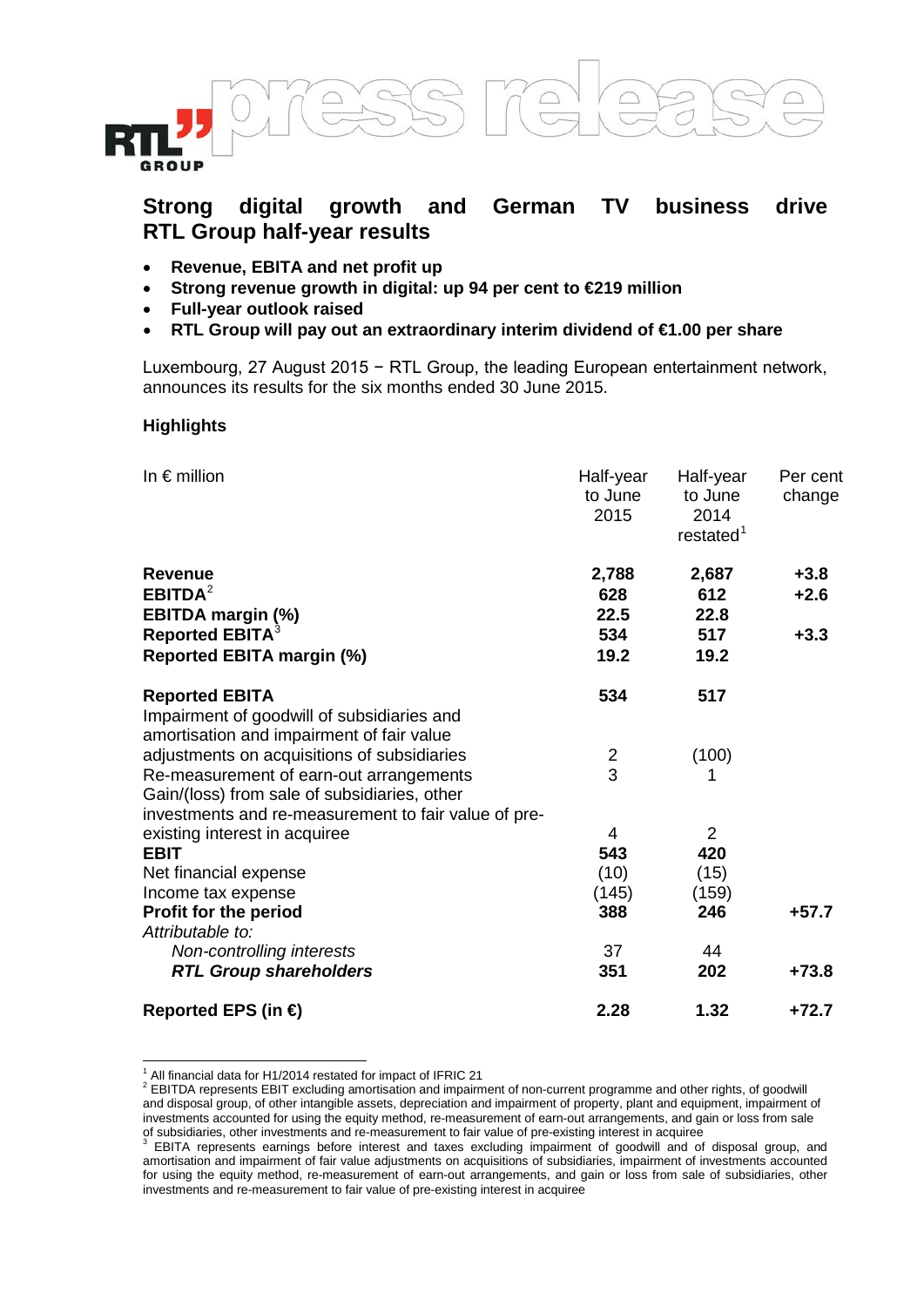

#### **H1/2015: RTL Group net profit up 73.8 per cent**

- Reported Group revenue was up 3.8 per cent to  $\epsilon$ 2,788 million (H1/2014:  $\epsilon$ 2,687 million) thanks to strongly increasing revenue at Mediengruppe RTL Deutschland, growing digital revenue and favourable exchange rate effects
- Reported EBITA was up 3.3 per cent to €534 million compared to €517 million in H1/2014, mainly driven by Mediengruppe RTL Deutschland, resulting in a stable EBITA margin at 19.2 per cent
- RTL Group's digital revenue<sup>[4](#page-1-0)</sup> continued to show very dynamic growth, up 94 per cent to €219 million (H1/2014: €113 million), benefitting from organic growth and new acquisitions
- Net profit attributable to RTL Group shareholders was up 73.8 per cent to €351 million (H1/2014: €202 million)
- Net cash from operating activities amounted to €295 million, resulting in an operating cash conversion of 74 per cent; RTL Group had net financial debt of  $\epsilon$ 1,003 million as of 30 June 2015
- On 26 August 2015, RTL Group's Board of Directors authorised the distribution of an extraordinary interim dividend of €1.00 per share, to be paid in September 2015. This reflects the Group's cash flows and its target net debt to full-year EBITDA ratio of 0.5 to 1.0 times

## **Q2/2015: Dynamic growth of revenue, EBITA and net profit**

- In the second quarter of 2015, RTL Group's revenue was up 7.7 per cent to  $\epsilon$ 1,480 million (Q2/2014: €1,374 million), driven by higher revenue from Mediengruppe RTL Deutschland, digital assets and FremantleMedia
- EBITA was up 4.3 per cent to €340 million (Q2/2014:  $€326$  million)
- Net profit attributable to RTL Group shareholders more than doubled in the second quarter to €245 million (Q2/2014: €111 million)

<span id="page-1-0"></span><sup>4</sup> Excluding e-commerce, home shopping and platform revenue for digital TV l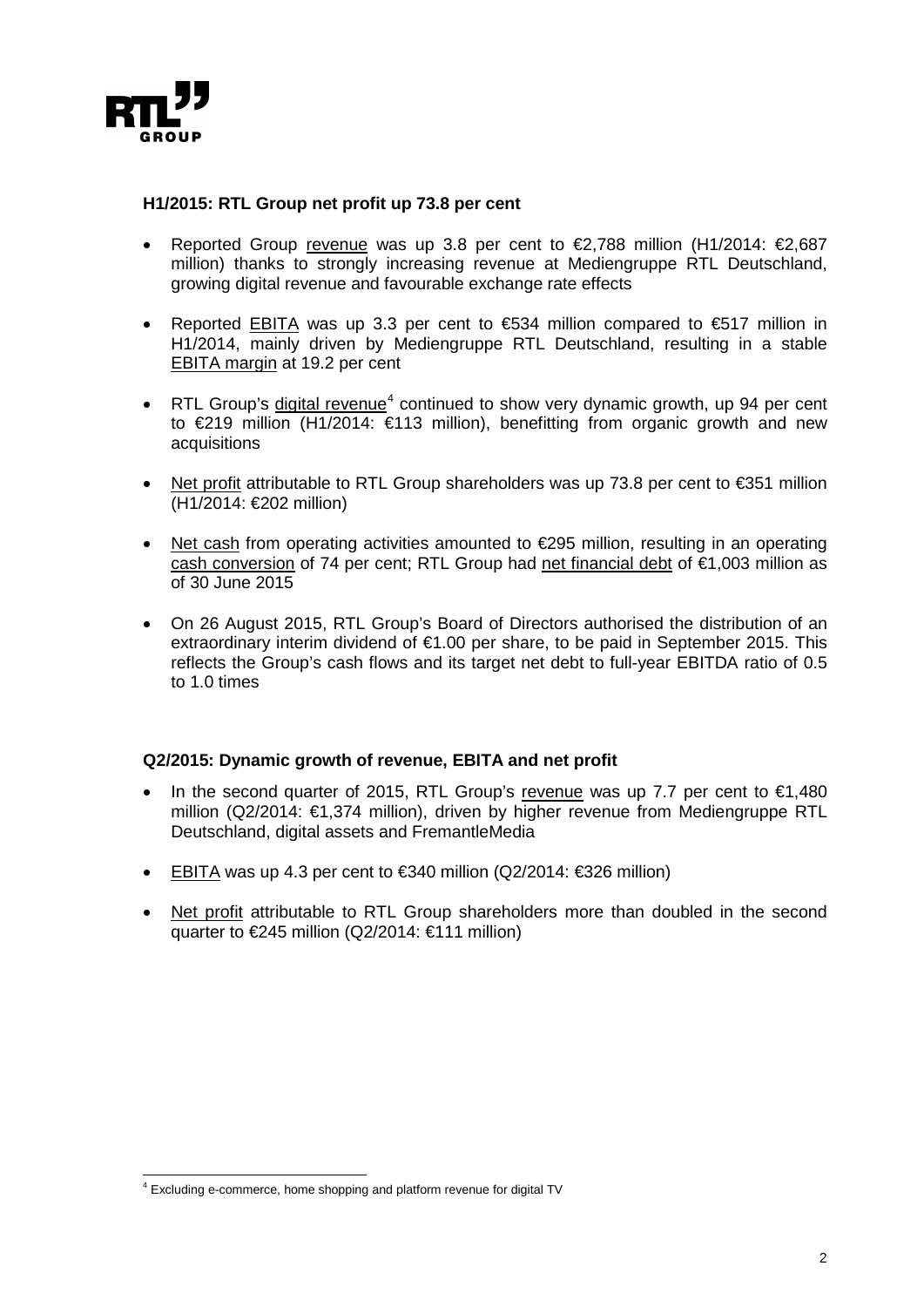

# **Segments: Mediengruppe RTL Deutschland continues outstanding financial perfomance**

- During the first half of 2015, advertising market conditions showed a mixed picture: looking across the Group's markets, RTL Group estimates that the net TV advertising markets in Germany, France and Spain were up, while the market developments in the Netherlands, Belgium and Hungary remained challenging. Nonetheless, all of RTL Group's families of channels – with the exception of Groupe M6 – were outperforming their respective markets
- Mediengruppe RTL Deutschland's EBITA reached a new record high for a first half at €343 million, up 9.6 per cent from €313 million in H1/2014, driven by significantly higher TV advertising and also higher diversification revenue
- At Groupe M6, EBITA decreased to €105 million (H1/2014: €111 million), mainly reflecting lower EBITA contributions from the company's diversification businesses
- FremantleMedia's EBITA was broadly stable at €28 million (H1/2014: €29 million)
- RTL Nederland's EBITA was down to  $\epsilon$ 27 million (H1/2014:  $\epsilon$ 44 million), mainly due to challenging advertising market conditions
- RTL Hungary's EBITA was up to  $\epsilon$ 16 million (H1/2014:  $\epsilon$ 5 million), driven by one-off effects such as the partial reversal of a stock valuation allowance and the re-claim of the advertising tax paid in 2014

## **"Transforming RTL Group into a global force in video production, aggregation and monetisation"**

Joint statement from Anke Schäferkordt and Guillaume de Posch, Co-Chief Executive Officers of RTL Group:

"In the first half of 2015, RTL Group significantly increased revenue, EBITA and net profit, mainly driven by another strong performance from Mediengruppe RTL Deutschland and our rapidly growing digital video businesses.

Looking at our recent digital investments, BroadbandTV, StyleHaul and SpotXchange, which are now grouped together in the RTL Digital Hub, revenues have been increasing by high double digit growth rates – and we expect them to continue to do so for the foreseeable future. In terms of RTL Group's aggregated online video views, we expect our full-year figure to reach more than 80 billion this year.

In the digital age of total choice, the fundamentals of our business have never been more promising: Linear TV dominates the video market and is the only medium consistently reaching mass audiences day by day. In total, people watch more video content than ever before – long-form and short-form, linear and non-linear, on the TV screen and on multiple devices. The demand for high-quality video content is growing rapidly, as does online video advertising.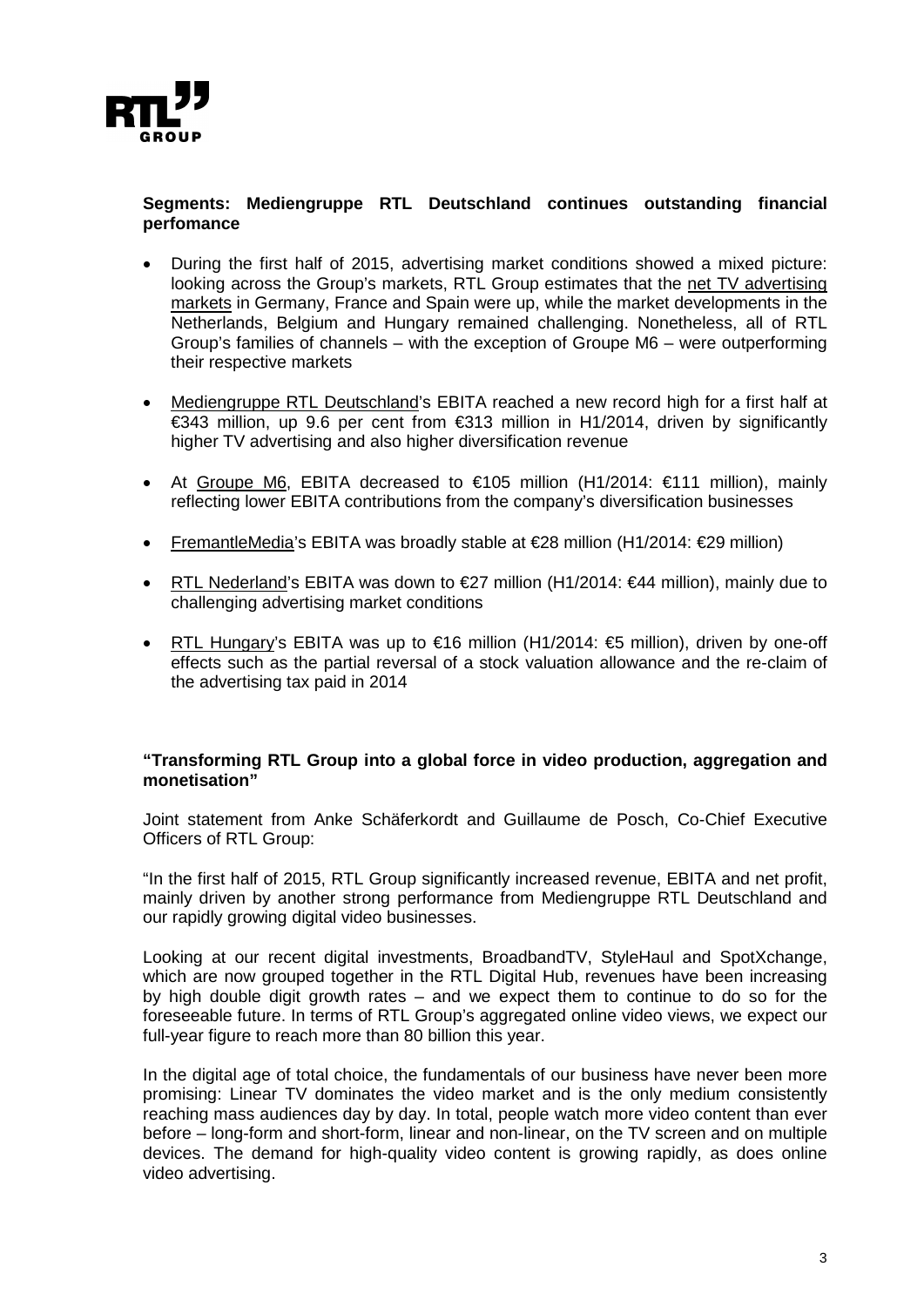

RTL Group has leading market positions across the whole value chain of this rapidly evolving total video market. With our financial strength, it is our ambition to significantly grow RTL Group over the next years – to transform the leading European entertainment network into a global force in video production, aggregation and monetisation.

Assuming there will not be major changes in the economic climate across our markets, we raise our outlook for the full year 2015. We now expect our total revenue to be slightly up compared to the full year 2014. We expect full-year reported EBITA to be in line with last year despite lower contributions from one-off gains in 2015."

## **Impressive growth in digital**

- In June 2015, RTL Group formed the RTL Digital Hub to drive leadership and growth in the digital video market. The RTL Digital Hub team manages RTL Group's portfolio of digital acquisitions; provides support for their further international expansion; and scans the market for further investments in the online video space
- The companies of the RTL Digital Hub  $-$  RTL Group's recently acquired digital businesses BroadbandTV, StyleHaul and SpotXchange – continued to show strong revenue growth, comparing H1/2015 with H1/2014: BroadbandTV was up 84 per cent, StyleHaul was up 112 per cent<sup>[5](#page-3-0)</sup>, SpotXchange was up 90 per cent<sup>5</sup>
- In the first half of 2015:
	- o RTL Group's catch-up TV services, websites and multi-channel networks (MCNs) attracted a total 42.5 billion online video views, up 171 per cent yearon-year $<sup>6</sup>$  $<sup>6</sup>$  $<sup>6</sup>$  (H1/2014: 15.7 billion)</sup>
	- o FremantleMedia's more than 210 YouTube channels attracted 6.1 billion views, up 35 per cent year-on-year
- RTL Group currently generates more than 8 billion online video views per month<sup>[7](#page-3-2)</sup> – up 50 per cent compared to the monthly average in Q4/2014
- In April, RTL Group led the most recent financing round for Clypd, a US-based platform for programmatic advertising sales on linear TV, and now holds a 17.4 per cent minority stake in the company (on a fully diluted basis)
- In April, BroadbandTV announced the acquisition of the leading kids content producer and publisher on YouTube, YoBoHo
- At the Newfronts in May 2015, StyleHaul announced a new agreement with Amazon which will see StyleHaul produce short-form videos featuring its digital talent
- In June, BroadbandTV announced an agreement with the Huffington Post to form Outspeak, the first next-generation online video journalism network

<span id="page-3-0"></span> $5$  Pro-forma

Aggregated view

<span id="page-3-2"></span><span id="page-3-1"></span><sup>7</sup> Aggregated view; pro-forma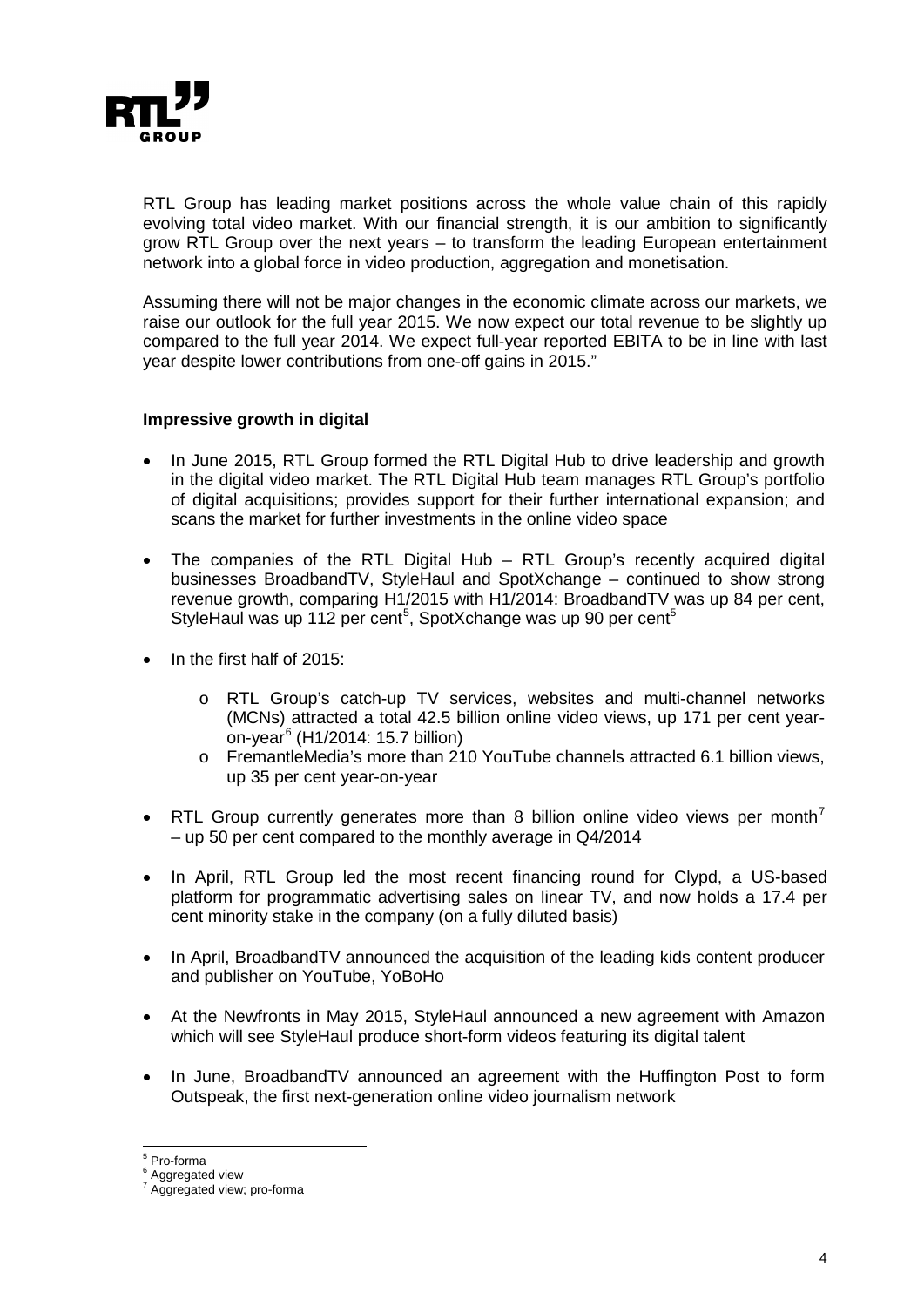

• In July, BroadbandTV and BMG announced a commercial agreement to form 'Windfall', a model for the music business set for the digital age, providing an end-toend solution to find, develop, and service artists across all platforms

#### **FremantleMedia continues its push into scripted prime-time entertainment**

- In August 2015, FremantleMedia acquired a 62.5 per cent majority stake in Wildside, an Italian TV and feature film production company. The acquisition strengthens FremantleMedia's prime-time scripted business in the Italian market and bolsters the global content pipeline of FremantleMedia. Wildside is currently producing the series *The Young Pope*, a joint production of Sky, HBO and Canal Plus, directed by the Academy award-winning director, Paolo Sorrentino and starring Jude Law and Diane KeatonFremantleMedia International is distributing the title in the non-partner territories
- In June, the US premium cable channel Starz gave the greenlight to FremantleMedia North America's adaptation of Neil Gaiman's acclaimed contemporary fantasy novel *American Gods*
- Having acquired the international distribution rights to UFA Fiction's *Deutschland 83* FremantleMedia International (FMI) announced an agreement with AMC's Sundance TV that saw the Cold War inspired drama become the first German-language series to air on a major US channel. FMI subsequently announced presales of the drama series *Deutschland 83* to Canal Plus (France), SVT (Sweden), NRK (Norway), DR (Denmark), YLE (Finland) and RUV (Iceland)
- In January, FremantleMedia acquired a 25 per cent stake in newly formed, UK-based Corona TV. The deal, which gives FremantleMedia a first look option on all Corona TV output, furthers FremantleMedia's ambition to build its scripted pipeline with projects that will have a cinematic feel and attract international co-production funding

The full report for the half-year results 2015 will be available to download at: www.RTLGroup.com/results-H1-2015

For further information please contact:

**Media Investor Relations** Corporate Communications Phone: +352/2486 5200 Phone: +352/2486 5074

Andrew Buckhurst<br>Investor Relations [oliver.fahlbusch@rtlgroup.com](mailto:oliver.fahlbusch@rtlgroup.com) [andrew.buckhurst@rtlgroup.com](mailto:andrew.buckhurst@rtlgroup.com)